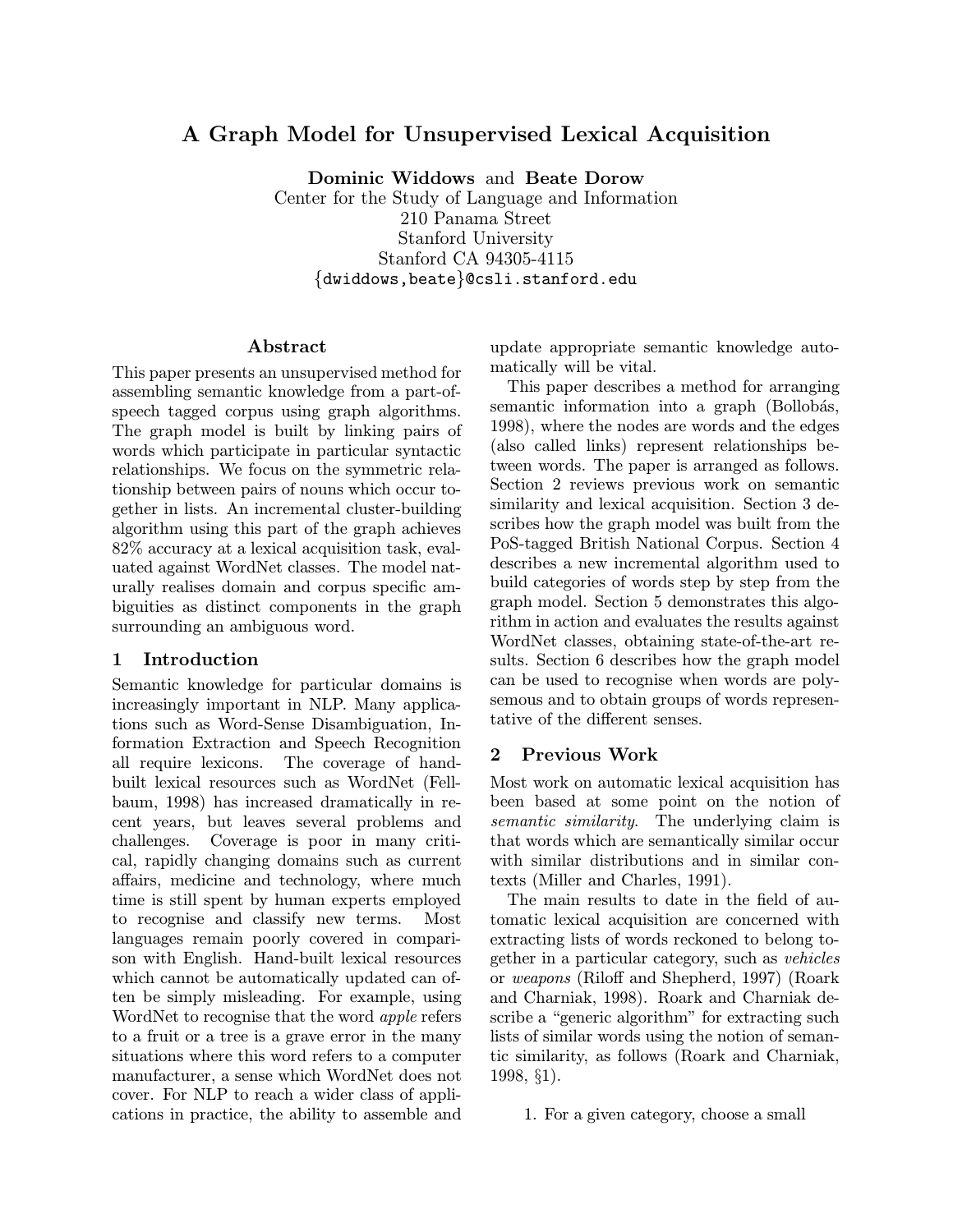set of exemplars (or 'seed words')

2. Count co-occurrence of words and seed words within a corpus

3. Use a figure of merit based upon these counts to select new seed words

4. Return to step 2 and iterate n times

5. Use a figure of merit to rank words for category membership and output a ranked list

Algorithms of this type were used by Riloff and Shepherd (1997) and Roark and Charniak  $(1998)$ , reporting accuracies of 17\% and 35\% respectively. Like the algorithm we present in Section 5, the similarity measure (or 'figure of merit') used in these cases was based on cooccurrence in lists.

Both of these works evaluated their results by asking humans to judge whether items generated were appropriate members of the categories sought. Riloff and Shepherd (1997) also give some credit for 'related words' (for example crash might be regarded as being related to the category vehicles).

One problem with these techniques is the danger of 'infections' — once any incorrect or out-of-category word has been admitted, the neighbours of this word are also likely to be admitted. In Section 4 we present an algorithm which goes some way towards reducing such infections.

The early results have been improved upon by Riloff and Jones (1999), where a 'mutual bootstrapping' approach is used to extract words in particular semantic categories and expression patterns for recognising relationships between these words for the purposes of information extraction. The accuracy achieved in this experiment is sometimes as high as 78% and is therefore comparable to the results reported in this paper.

Another way to obtain word-senses directly from corpora is to use clustering algorithms on feature-vectors (Lin, 1998; Schütze, 1998). Clustering techniques can also be used to discriminate between different senses of an ambiguous word. A general problem for such clustering techniques lies in the question of how many clusters one should have, i.e. how many senses are appropriate for a particular word in a given domain (Manning and Schütze, 1999, Ch 14).

Lin's approach to this problem (Lin, 1998) is to build a 'similarity tree' (using what is in effect a hierarchical clustering method) of words related to a target word (in this case the word duty). Different senses of duty can be discerned as different sub-trees of this similarity tree. We present a new method for word-sense discrimination in Section 6.

# 3 Building a Graph from a PoS-tagged Corpus

In this section we describe how a graph  $-$  a collection of nodes and links — was built to represent the relationships between nouns. The model was built using the British National Corpus which is automatically tagged for parts of speech.

Initially, grammatical relations between pairs of words were extracted. The relationships extracted were the following:

- Noun (assumed to be subject) Verb
- Verb Noun (assumed to be object)
- Adjective Noun
- Noun Noun (often the first noun is modifying the second)
- Noun and/or Noun

The last of these relationships often occurs when the pair of nouns is part of a list. Since lists are usually comprised of objects which are similar in some way, these relationships have been used to extract lists of nouns with similar properties (Riloff and Shepherd, 1997) (Roark and Charniak, 1998). In this paper we too focus on nouns co-occurring in lists. This is because the noun and/or noun relationship is the only symmetric relationship in our model, and symmetric relationships are much easier to manipulate than asymmetric ones. Our full graph contains many directed links between words of different parts of speech. Initial experiments with this model show considerable promise but are at too early a stage to be reported upon yet. Thus the graph used in most of this paper represents only nouns. Each node represents a noun and two nodes have a link between them if they co-occur separated by the conjunctions and or or, and each link is weighted according to the number of times the co-occurrence is observed.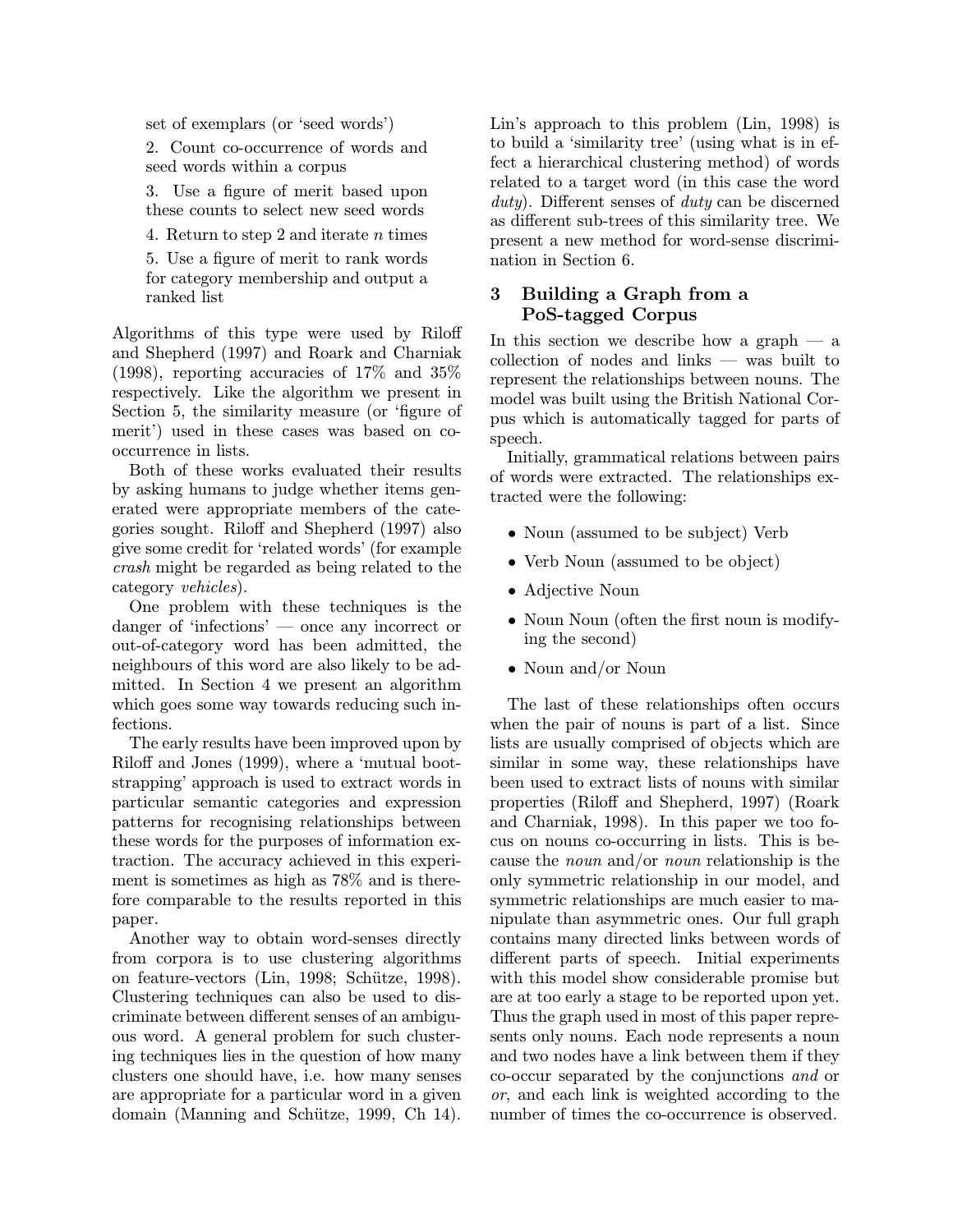Various cutoff functions were used to determine how many times a relationship must be observed to be counted as a link in the graph. A well-behaved option was to take the top n neighbours of each word, where n could be determined by the user. In this way the linkweighting scheme was reduced to a link-ranking scheme. One consequence of this decision was that links to more common words were preferred over links to rarer words. This decision may have effectively boosted precision at the expense of recall, because the preferred links are to fairly common and (probably) more stable words. Research is need to reveal theoretically motivated or experimentally optimal techniques for selecting the importance to assign to each link — the choices made in this area so far are often of an ad hoc nature.

The graph used in the experiments described has  $99,454$  nodes (nouns) and  $587,475$  links. There were roughly 400,000 different types tagged as nouns in the corpus, so the graph model represents about one quarter of these nouns, including most of the more common ones.

# 4 An Incremental Algorithm for Extracting Categories of Similar Words

In this section we describe a new algorithm for adding the 'most similar node' to an existing collection of nodes in a way which incrementally builds a stable cluster. We rely entirely upon the graph to deduce the relative importance of relationships. In particular, our algorithm is designed to reduce so-called 'infections' (Roark and Charniak, 1998, §3) where the inclusion of an out-of-category word which happens to co-occur with one of the category words can significantly distort the final list.

Here is the process we use to select and add the 'most similar node' to a set of nodes:

Definition 1 Let A be a set of nodes and let  $N(A)$ , the neighbours of A, be the nodes which are linked to any  $a \in A$ . (So  $N(A) =$  $\bigcup_{a\in A} N(a)$ .)

The best new node is taken to be the node  $b \in N(A) \backslash A$  with the highest proportion of links to  $N(A)$ . More precisely, for each  $u \in N(A) \backslash A$ , let the affinity between u and A be given by the ratio

$$
\frac{|N(u) \cap N(A)|}{|N(u)|}.
$$

The best new node  $b \in N(A) \setminus A$  is the node which maximises this affinity score.

This algorithm has been built into an on-line demonstration where the user inputs a given seed word and can then see the cluster of related words being gradually assembled.

The algorithm is particularly effective at avoiding infections arising from spurious cooccurrences and from ambiguity. Consider, for example, the graph built around the word apple in Figure 6. Suppose that we start with the seed-list apple, orange, banana. However many times the string "Apple and Novell" occurs in the corpus, the novell node will not be added to this list because it doesn't have a link to orange, banana or any of their neighbours except for apple. One way to summarise the effect of this decision is that the algorithm adds words to clusters depending on type frequency rather than token frequency. This avoids spurious links due to (for example) particular idioms rather than geniune semantic similarity.

### 5 Examples and Evaluation

In this section we give examples of lexical categories extracted by our method and evaluate them against the corresponding classes in Word-Net.

#### 5.1 Methodology

Our methodology is as follows. Consider an intuitive category of objects such as musical instruments. Define the 'WordNet class' or 'WordNet category' of musical instruments to be the collection of synsets subsumed in Word-Net by the musical instruments synset. Take a 'protypical example' of a musical instrument, such as *piano*. The algorithm defined in  $(1)$ gives a way of finding the  $n$  nodes deemed to be most closely related to the piano node. These can then be checked to see if they are members of the WordNet class of musical instruments. This method is easier to implement and less open to variation than human judgements. While WordNet or any other lexical resource is not a perfect arbiter, it is hoped that this experiment procedure is both reliable and repeatable.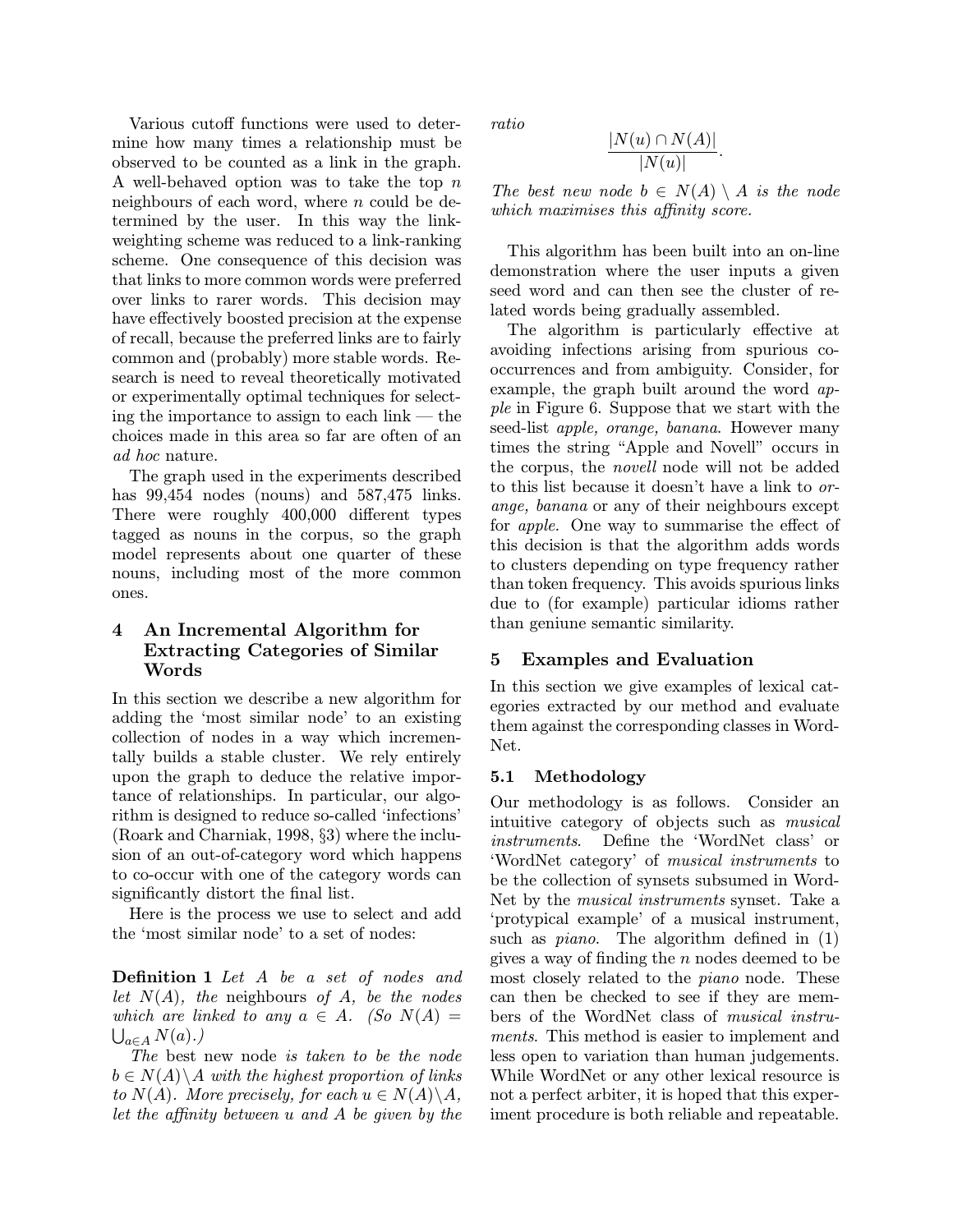The ten classes of words chosen were crimes, places, tools, vehicles, musical instruments, clothes, diseases, body parts, academic subjects and foodstuffs. The classes were chosen before the experiment was carried out so that the results could not be massaged to only use those classes which gave good results. (The first 4 categories are also used by (Riloff and Shepherd, 1997) and (Roark and Charniak, 1998) and so were included for comparison.) Having chosen these classes, 20 words were retrieved using a single seed-word chosen from the class in question.

This list of words clearly depends on the seed word chosen. While we have tried to optimise this choice, it depends on the corpus and the the model. The influence of semantic Prototype Theory (Rosch, 1988) is apparent in this process, a link we would like to investigate in more detail. It is possible to choose an optimal seed word for a particular category: it should be possible to compare these optimal seed words with the 'prototypes' suggested by psychological experiments (Mervis and Rosch, 1981).

# 5.2 Results

The results for a list of ten classes and prototypical words are given in Table 1. Words which are correct members of the classes sought are in Roman type: incorrect results are in italics. The decision between correctness and incorrectness was made on a strict basis for the sake of objectivity and to enable the repeatability of the experiment: words which are in WordNet were counted as correct results only if they are actual members of the WordNet class in question. Thus brigandage is not regarded as a crime even though it is clearly an act of wrongdoing, orchestra is not regarded as a musical instrument because it is a collection of instruments rather than a single instrument, etc. The only exceptions we have made are the terms wynd and planetology (marked in bold), which are not in WordNet but are correct nonetheless. These conditions are at least as stringent as those of previous experiments, particularly those of Riloff and Shepherd (1997) who also give credit for words associated with but not belonging to a particular category. (It has been pointed out that many polysemous words may occur in several classes, making the task easier because for many words there are several classes

which our algorithm would give credit for.)

With these conditions, our algorithm retrieves only 36 incorrect terms out of a total of 200, giving an accuracy of 82%.

### 5.3 Analysis

Our results are an order of magnitude better than those reported by Riloff and Shepherd (1997) and Roark and Charniak (1998), who report average accuracies of 17% and 35% respectively. (Our results are also slightly better than those reported by Riloff and Jones (1999)). Since the algorithms used are in many ways very similar, this improvement demands explanation.

Some of the difference in accuracy can be attributed to the corpora used. The experiments in (Riloff and Shepherd, 1997) were performed on the 500,000 word MUC-4 corpus, and those of (Roark and Charniak, 1998) were performed using MUC-4 and the Wall Street Journal corpus (some 30 million words). Our model was built using the British National Corpus (100 million words). On the other hand, our model was built using only a part-of-speech tagged corpus. The high accuracy achieved thus questions the conclusion drawn by Roark and Charniak (1998) that 'parsing is invaluable'. Our results clearly indicate that a large PoS-tagged corpus may be much better for automatic lexical acquisition than a small fully-parsed corpus. This claim could of course be tested by comparing techniques on the same corpus.

To evaluate the advantage of using PoS information, we compared the graph model with a similarity thesaurus generated using Latent Semantic Indexing (Manning and Schütze, 1999, Ch 15), a 'bag-of-words' approach, on the same corpus. The same number of nouns was retrieved for each class using the graph model and LSI. The LSI similarity thesaurus obtained an accuracy of 31%, much less than the graph model's 82%. This is because LSI retrieves words which are related by context but are not in the same class: for example, the neighbours of piano found using LSI cosine-similarity on the BNC corpus include words such as composer, music, Bach, concerto and dance, which are related but certainly not in the same semantic class.

The incremental clustering algorithm of Definition (1) works well at preventing 'infections'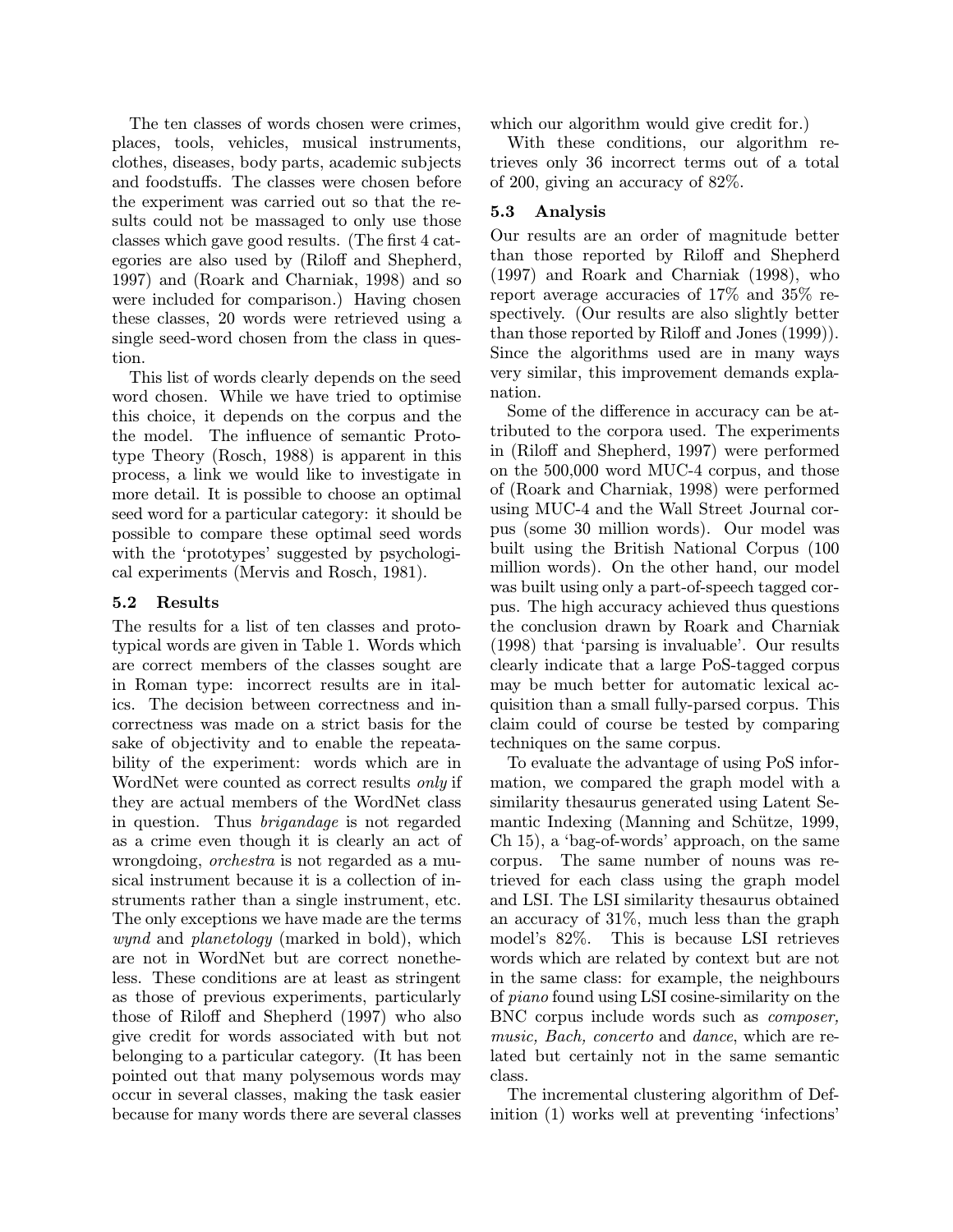| Class       | <b>Seed Word</b> | Neighbours Produced by Graph Model                                                 |
|-------------|------------------|------------------------------------------------------------------------------------|
| crimes      | murder           | crime theft arson <i>importuning</i> incest fraud larceny parricide                |
|             |                  | burglary vandalism <i>indecency violence offences</i> abuse brig-                  |
|             |                  | andage manslaughter pillage rape robbery assault lewdness                          |
| places      | park             | path village lane <i>viewfield</i> church square road avenue garden                |
|             |                  | castle wynd garage house chapel drive crescent home place                          |
|             |                  | cathedral street                                                                   |
| tools       | screwdriver      | chisel naville nail shoulder knife drill matchstick morgenthau                     |
|             |                  | gizmo hand knee elbow mallet penknife gallie leg arm sickle                        |
|             |                  | bolster hammer                                                                     |
| vehicle     | train            | tram car <i>driver passengers</i> coach lorry truck aeroplane coons                |
| conveyance  |                  | plane trailer boat taxi <i>pedestrians</i> vans vehicles jeep bus buses            |
|             |                  | helicopter                                                                         |
| musical     | piano            | fortepiano <i>orchestra</i> marimba <i>clarsach</i> violin <i>cizek</i> viola oboe |
| instruments |                  | flute horn bassoon <i>culbone</i> mandolin clarinet <i>equiluz</i> contra-         |
|             |                  | bass saxophone guitar cello                                                        |
| clothes     | shirt            | chapeaubras cardigan trousers breeches skirt jeans boots pair                      |
|             |                  | shoes blouse dress hat waistcoat jumper sweater coat cravat                        |
|             |                  | tie leggings                                                                       |
| diseases    | typhoid          | malaria aids polio cancer disease atelectasis illnesses cholera                    |
|             |                  | hiv <i>deaths</i> diphtheria <i>infections</i> hepatitis tuberculosis cirrho-      |
|             |                  | sis diptheria bronchitis pneumonia measles dysentery                               |
| body parts  | stomach          | head hips thighs neck shoulders chest back eyes toes breasts                       |
|             |                  | knees feet face belly buttocks haws ankles waist legs                              |
| academic    | physics          | astrophysics philosophy humanities art religion science pol-                       |
| subjects    |                  | itics astronomy sociology chemistry history theology eco-                          |
|             |                  | nomics literature maths anthropology <i>culture</i> mathematics                    |
|             |                  | geography planetology                                                              |
| foodstuffs  | cake             | macaroons confectioneries cream rolls sandwiches croissant                         |
|             |                  | buns scones cheese biscuit drinks pastries tea danish butter                       |
|             |                  | lemonade bread chocolate coffee milk                                               |

Table 1: Classes of similar words given by the graph model.

and keeping clusters within one particular class. The notable exception is the *tools* class, where the word hand appears to introduce infection.

In conclusion, it is clear that the graph model combined with the incremental clustering algorithm of Definition 1 performs better than most previous methods at the task of automatic lexical acquisition.

# 6 Recognising Polysemy

So far we have presented a graph model built upon noun co-occurrence which performs much better than previously reported methods at the task of automatic lexical acquisition. This is an important task, because assembling and tuning lexicons for specific NLP systems is increasingly necessary. We now take a step further and present a simple method for not only assembling words with similar meanings, but for empirically recognising when a word has several meanings.

Recognising and resolving ambiguity is an important task in semantic processing. The traditional Word Sense Disambiguation (WSD) problem addresses only the ambiguityresolution part of the problem: compiling a suitable list of polysemous words and their possible senses is a task for which humans are traditionally needed (Kilgarriff and Rosenzweig, 2000). This makes traditional WSD an intensively supervised and costly process. Breadth of coverage does not in itself solve this problem: general lexical resources such as WordNet can provide too many senses many of which are rarely used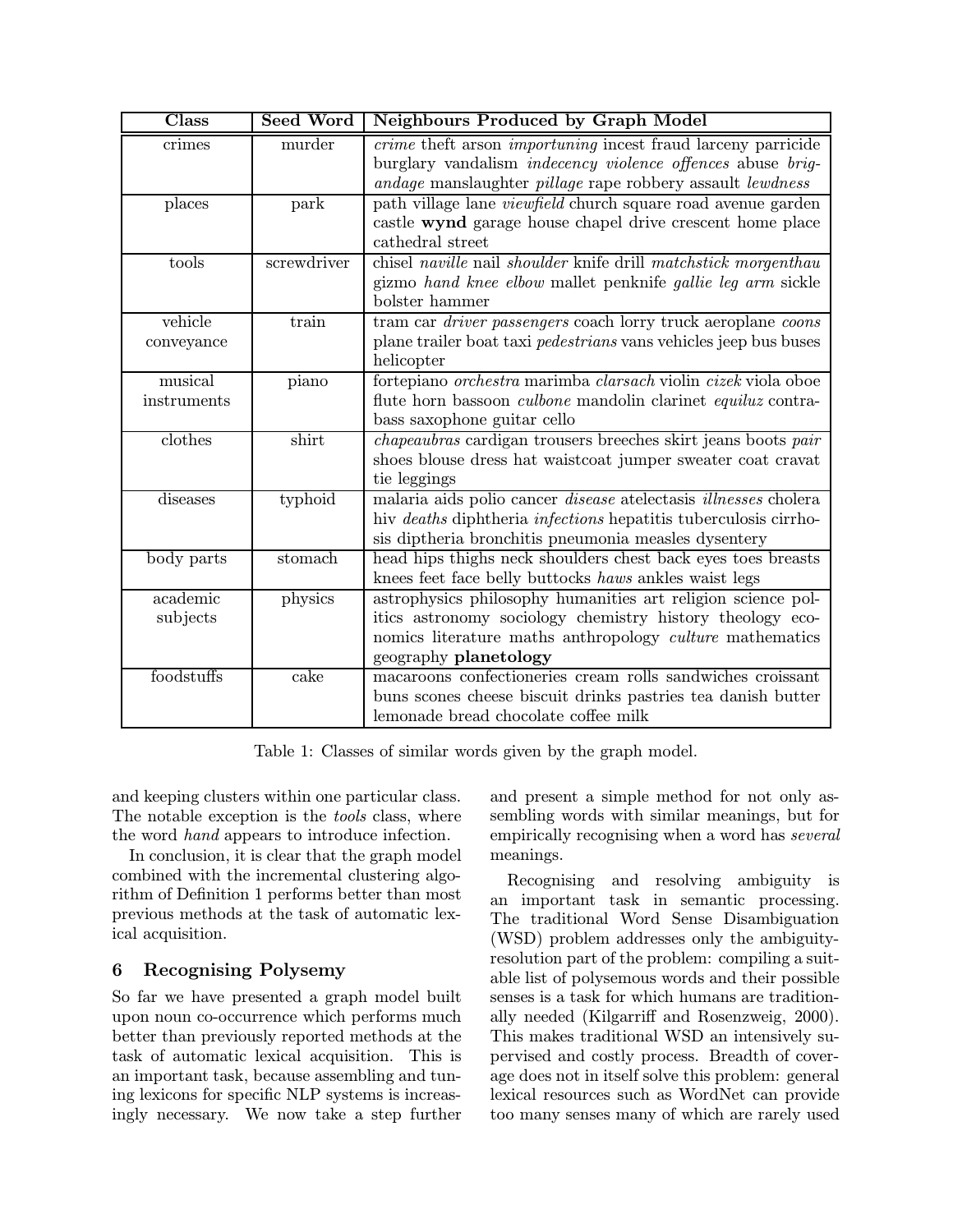in particular domains or corpora (Gale et al., 1992).

The graph model presented in this paper suggests a new method for recognising relevant polysemy. We will need a small amount of terminology from graph theory (Bollobás, 1998).

**Definition 2** (Bollobás, 1998, Ch 1  $\S1$ ) Let  $G = (V, E)$  be a graph, where V is the set of vertices (nodes) of G and  $E \subseteq V \times V$  is the set of edges of G.

- Two nodes  $v_1, v_n$  are said to be connected if there exists a path  $\{v_1, v_2, \ldots, v_{n-1}, v_n\}$ such that  $(v_j, v_{j+1}) \in E$  for  $1 \leq j \leq n$ .
- Connectedness is an equivalence relation.
- The equivalence classes of the graph G under this relation are called the components  $of G.$

We are now in a position to define the senses of a word as represented by a particular graph.

Definition 3 Let G be a graph of words closely related to a seed-word w, and let  $G \setminus w$  be the subgraph which results from the removal of the seed-node w.

The connected components of the subgraph  $G \setminus w$  are the senses of the word w with respect to the graph G.

As an illustrative example, consider the local graph generated for the word apple (6). The removal of the apple node results in three separate components which represent the different senses of apple: fruit, trees, and computers. Definition 3 gives an extremely good model of the senses of apple found in the BNC. (In this case better than WordNet which does not contain the very common corporate meaning.)

The intuitive notion of ambiguity being presented is as follows. An ambiguous word often connects otherwise unrelated areas of meaning. Definition 3 recognises the ambiguity of apple because this word is linked to both banana and novell, words which otherwise have nothing to do with one another.

It is well-known that any graph can be thought of as a collection of feature-vectors, for example by taking the row-vectors in the adjacency matrix (Bollobás, 1998, Ch  $2 \S 3$ ). There might therefore be fundamental similarities between our approach and methods which rely on similarities between feature-vectors.

Extra motivation for this technique is provided by Word-Sense Disambiguation. The standard method for this task is to use handlabelled data to train a learning algorithm, which will often pick out particular words as Bayesian classifiers which indicate one sense or the other. (So if microsoft occurs in the same sentence as apple we might take this as evidence that apple is being used in the corporate sense.) Clearly, the words in the different components in Diagram 6 can potentially be used as classifiers for just this purpose, obviating the need for time-consuming human annotation. This technique will be assessed and evaluated in future experiments.

#### Demonstration

An online version of the graph model and the incremental clustering algorithm described in this paper are publicly available <sup>1</sup> for demonstration purposes and to allow users to observe the generality of our techniques. A sample output is included in Figure 6.

#### Acknowledgements

The authors would like to thank the anonymous reviewers whose comments were a great help in making this paper more focussed: any shortcomings remain entirely our own responsibility.

This research was supported in part by the Research Collaboration between the NTT Communication Science Laboratories, Nippon Telegraph and Telephone Corporation and CSLI, Stanford University, and by EC/NSF grant IST-1999-11438 for the MUCHMORE project. <sup>2</sup>

 $^{\rm 1}$ http://infomap.stanford.edu/graphs

<sup>&</sup>lt;sup>2</sup>http://muchmore.dfki.de